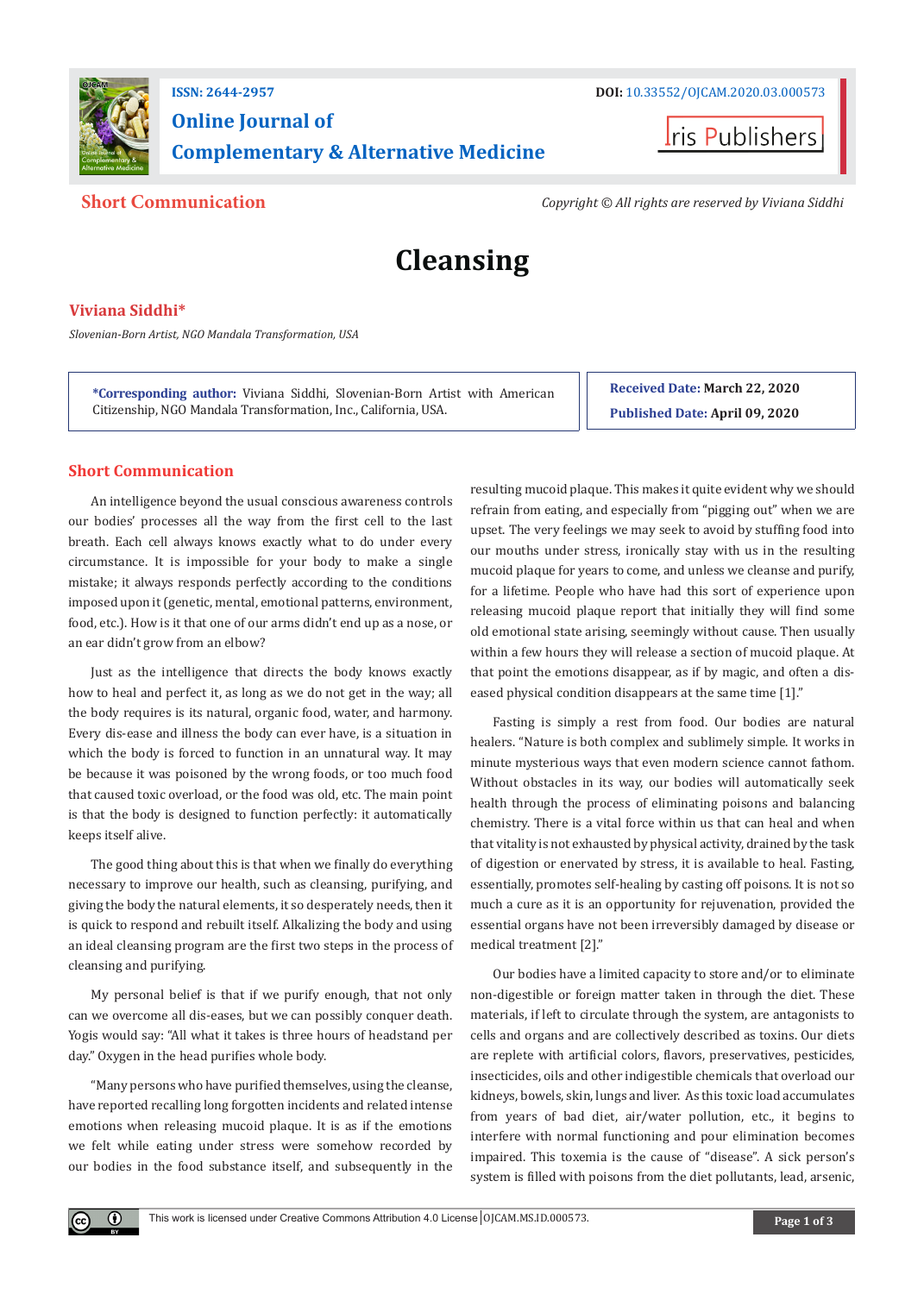medication, nicotine, cellular and metabolic waste products from wrongly combined foods, addiction to sweets, coffee, cigarettes and excessive eating-not to mention inadequate nutrition.

"Grant me the capacity to discriminate what to hear and what not to hear. May my mind be lit up with clarity to understand things properly [3]."

Water is critical while cleansing because, without enough water, elimination is slow-moving and cleansing reactions are significantly increased. On a hot summer day, the average-sized person should drink about a gallon of water while cleansing. On cooler days, at least three quarters of water are needed. It is important to realize that it is better to drink too much water than not enough.

"The cause of death is an electrolyte (sodium) deficiency, not too much water! If a person is dangerously low in organic sodium and then runs a marathon race (causing further depletion of sodium) and is therefore on the verge of dying from sodium deficiency and then drinks water, then and only then can water contribute to this type of fatality. Normally after we drink water and it enters the blood stream it is immediately integrated with blood electrolytes, but when there are not enough electrolytes to mix with water, a further dilution from the addition of water can bring a person to the verge of death. Sodium-deficient blood will also be oxygen-deficient and when it enters the brain the body reacts by withdrawing water out of the blood in order to concentrate the sodium and re-achieve homeostasis. This process causes fluids to accumulate in the brain, skin, and lungs [4]."

Detoxification is even more important to longevity than good nutrition. The human cells divided to form new cells a limited number of times before they died out. The environment of the human body is not as easily detoxified. Our bodies do have detoxifying mechanism in the liver, filtering system in the kidneys, lymph nodes, and lungs. Whatever the body can't dispose of, the acidic toxic waste remains in the body, causing organs to malfunction wherever they settle.

"The body, however, does try to place these acids out of harm's way. Keichi Morishita, in this book The Hidden Truth of Cancer, writes that when the blood is in danger of becoming too acidic, the acid binds with calcium, an alkaline mineral, and is deposited as far away from the circulating blood possible [5]."

Each thought, word and action have the power to place us on the track of either healing or exit. Both the decision process and therefore steps need to be clear, aware and also cautious and well advised. All these requires time not rush!

"I realized yet again the importance of following my own intuition, for although many will surround you and give you their advice, perhaps their insights are not right for you. When a person is strong, connected and focused, it's easy to get clear inner guidance or guidance from the fields of life. But when one is weak or confused, particularly when a person has received life-threatening news, the clarity can disappear, and one can become vulnerable and unsure [6]."

One of the best ways to begin to work with and to open chakras is to rely on water and fluidity. Hot baths and water therapy help relax the musculature, which in turn releases the skeleton, which in turn creates a more flexible, fluid walk, posture, and attitude.

"Remember, it's okay to have issues with emotions or sexuality, but closing off your second chakra in response to those issues destabilizes your energy system and the rest of your life. If you close off the energy center that houses your emotions and your gender sexuality, you cannot move beyond your difficulties. How can you, when this basic life energy, healing ability, and information is unavailable to you? You can, however, have your emotional issues and a healthy second chakra. No problem [7]."

A healthy gender balance creates deeply nurturing, focused, and capable people who are also spiritually aware and emotionally responsive. They have a very deep understanding of the flow of events, and of the people around them. By connecting to their own emotions, they connect to the world. By using the second chakra's ability inside their own bodies, healthy clear feeling can speak to cancer cells, viruses, tissues, bacteria's, etc., and diseases on their own level and ask them why they are living (or dying) in the body. The answers can be shocked and clear, then the mind might have doubts, however, the reality is that from this point on, information is understood and honored at a basic, feeling level. Real healing can occur.

"To perform any action, you need hands. Actions performed should be sacred, pure, helpful to others and purposeful. Hands become sanctified by such action. Hence, the first step is to make the hands pure and holy. By pure actions, the mind gets purified [8]."

Nature has provided mankind with a tremendously powerful and diverse medicine out of earth. Some of the healing that has taken place under their influence would be called miraculous if we didn't have the scientific basis for explaining how the organic oils work. Each oil has its own medicinal and other properties. Essential oils are extracted from flowers, trees, grasses, fruits, leaves and roots and they have been used for centuries all over the world. In modern times we have forgotten the power of these ancient medicines of the earth. There are at present about three hundred of the essential oils, which between them constitute an extremely effective medical system.

"Modern-day research has confirmed centuries, apart from its antiviral, antibacterial oils which are antiseptic, anti-inflammatory, antineuralgic, antirheumatic, antispasmodic, antivenomous, antitoxic, antidepressant, sedative, nervine, analgesic, hypotensol, hypertensol, digestive, expectorating, deodorizing, granulationstimulating, circulatory-stimulating, and diuretic, and much more besides. One of the most satisfactory aspects of using essential oils